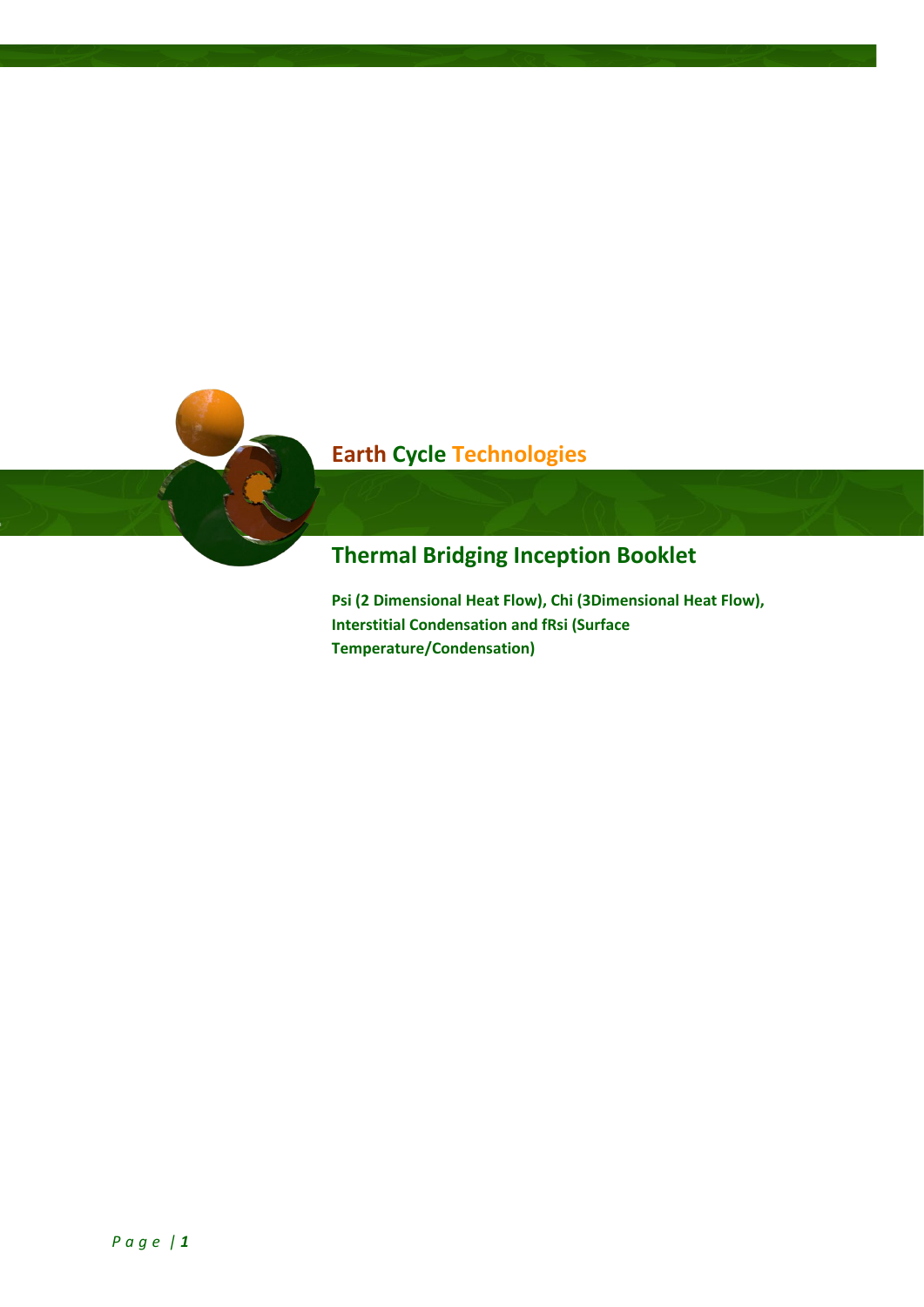### **Thermal Bridging Introduction (Why Calculate Thermal Bridges?)**

In Passive House, a consultant can make an assumption whether a detail is thermal bridge free based on a visual inspection. For Building Regulations in the UK and Ireland this is taken care of with the y-value and/or with the government accredited construction details. Earth Cycle Technologies also has it's own online store for most commonly occurring situations which is always growing and will be regularly updated.

If you are unsure about either of these methods then you **MUST CALCULATE** the thermal bridge coefficients to be absolutely sure you are **"Thermal Bridge Free"** (PHI/PHPP) or that you have an acceptable **y-value** (Building Regulations). **You also** need to be sure that **moisture** is not a problem.

Not all details are covered by the accredited details, some are bespoke and by calculating them you may in some instances achieve lower Y-values or thermal bridging results. Earth Cycle can provide Yvalues and Psi/Chi Calculations for any type of detail. If sought after you can then use a lower Yfactor or thermal bridge result in PHPP to make it possible to use less insulation or renewable technologies saving you money on the build.

The last crucial item with thermally insulated constructions needing explanation is the risk of "sweating" or interstitial condensation. With super air tight buildings that are highly insulated this risk is hugely reduced. The effects of leaks in current regulation buildings are ~360 times greater than that of vapour transmission of materials. (PHI 0.6 ach vs SEAI/DOE ~7 ach)

Nevertheless and in either case; care needs to be taken so that temperatures at the membrane are above ~15 degrees in the average temperatures of the coldest month for their climate.

This type of calculation can only be performed with advanced finite 2D and 3D models.

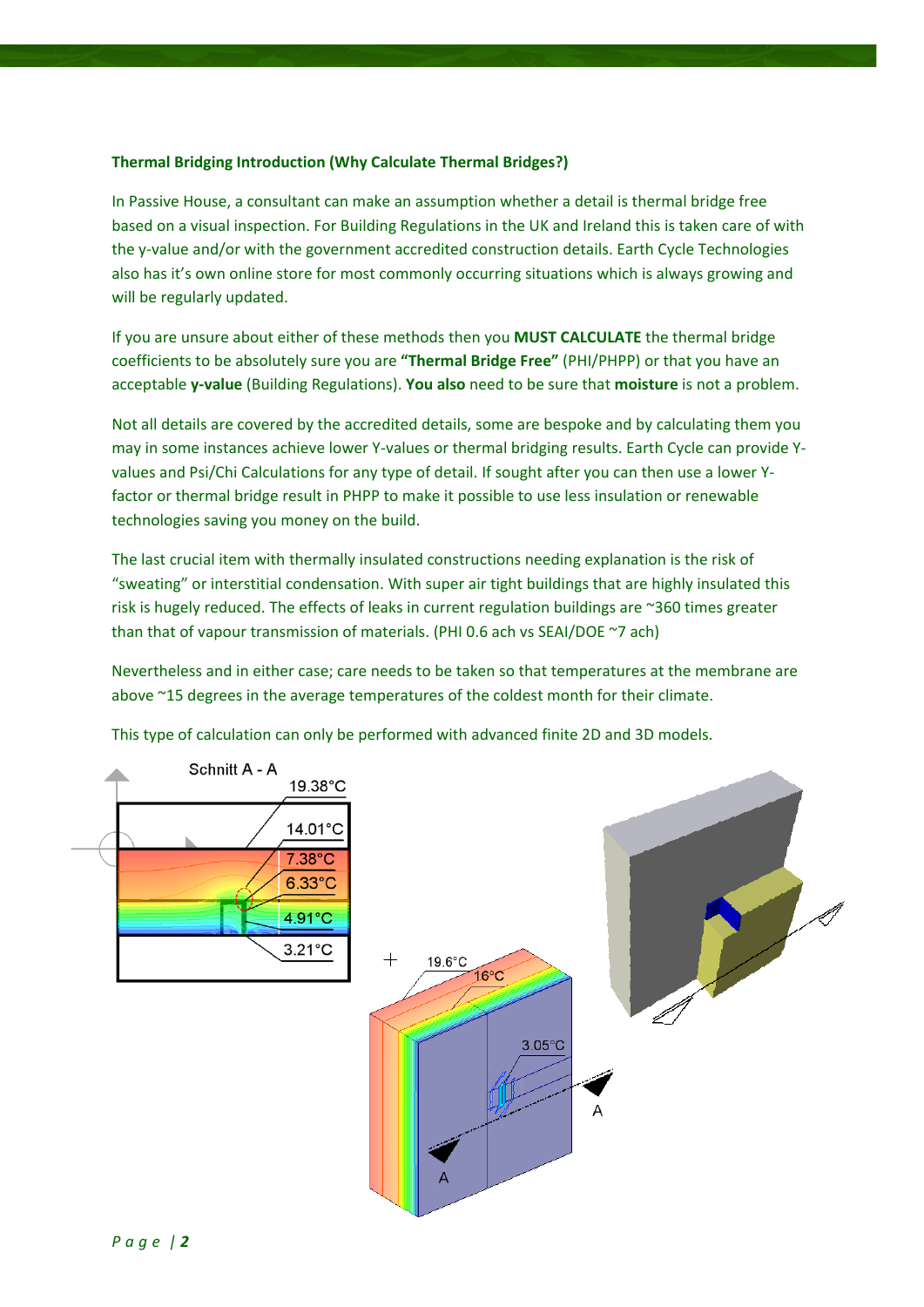#### **Fees**

There are many types of thermal bridging additives; each individual price per detail is dependent on the time and complexity of the model.

There are many variable at play and so we now have a fee generator which will calculated exactly the details you need.

#### **Thermal Bridging Consultancy Process is as follows:**

- **1.** The fee generator can be used to generate the quote.
- **2.** The commencement retainer of 25% is requested and work commences on payment.
- **3.** A full set of the details is then review and the quote adjusted if needs be.

Once within three to five days we have reviewed all details that need calculation

Single details can also be calculated if it is only for investigational purposes but for any Passive House Certification all details must have had a calculation to support them. (albeit if a catalogue or previous calculation)

- **4.** Calculation commences once these details are received taking time agreed after reviewing
- **5.** Payment request is sent on completion of the calculations
- **6.** Once Payment is received the complete set of files are sent.

If for any reason the project is stalled or further amendments are needed a 75% progress invoice must be processed and all additional work is charged at €65 plus applicable taxes.

### **Items Needed**

To commence we will need;

- 1. Drawings for ALL relevant junctions of the thermal envelope,
- 2. Confirmation that You have reviewed and provided all details for Your project, and,
- 3. Technical Data sheets stating thermal conductivity of the materials used.

### **Drawings**

#### **Important information that must be added to the drawings for calculation are;**

- 1. Dimensions of all Parts
- 2. Thermal Conductivities of all materials (listed on the drawing not ref to spec)
- 3. Centre's of Wood/Steel Studs
- 4. Profile of Steel Studs in both Directions.
- 5. Gauge of Steel Studs
- 6. Thickness of Timber Studs
- 7. Position of Membranes and Flashings (Highlighted with colour to make extremely clear)